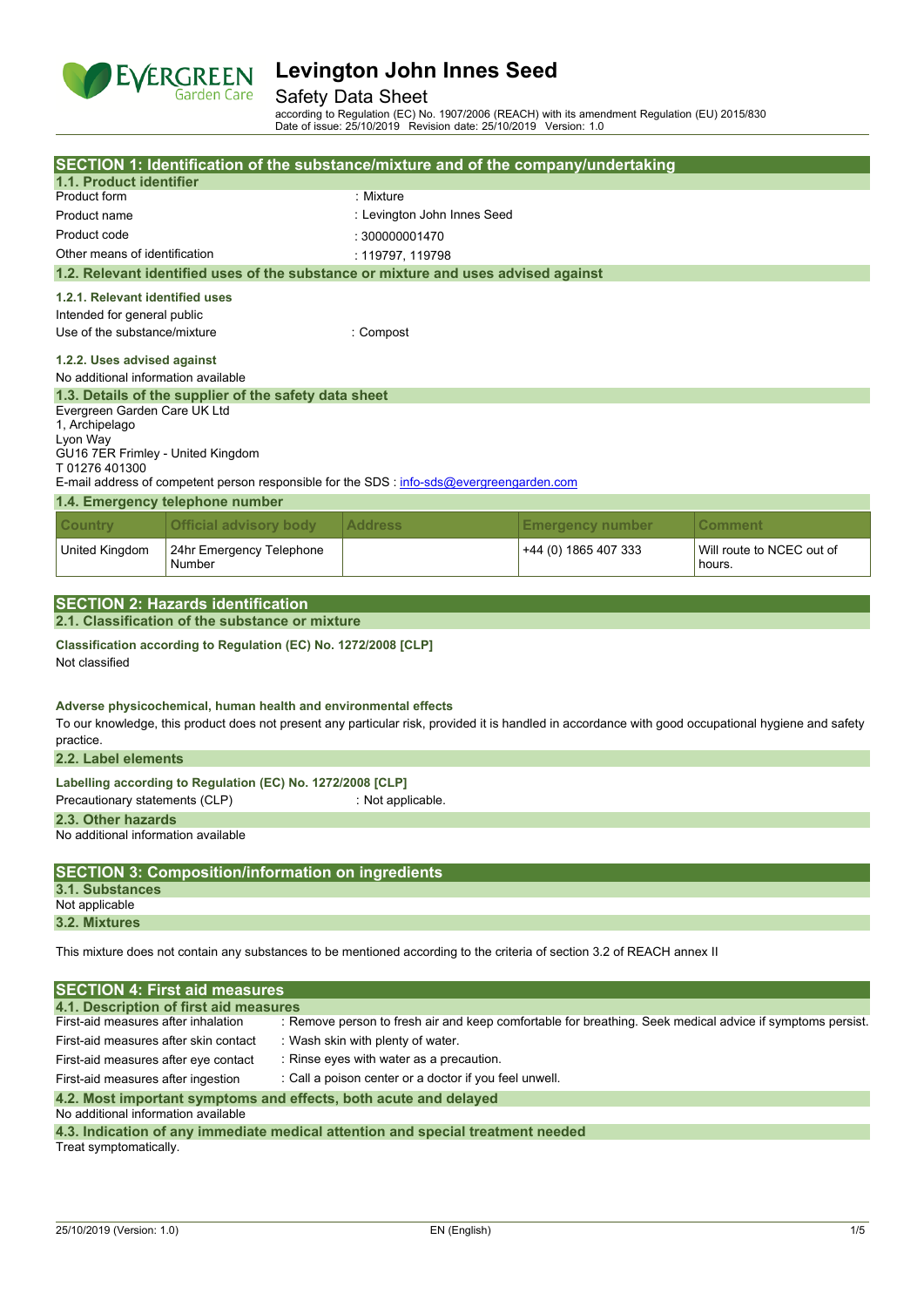## Safety Data Sheet

according to Regulation (EC) No. 1907/2006 (REACH) with its amendment Regulation (EU) 2015/830

| according to regulation (EO) NO. 1907/2000 (NEAOH) With its amendment regulation (EO) 2019/000 |                                                                                                                                                                |
|------------------------------------------------------------------------------------------------|----------------------------------------------------------------------------------------------------------------------------------------------------------------|
| <b>SECTION 5: Firefighting measures</b>                                                        |                                                                                                                                                                |
| 5.1. Extinguishing media<br>Suitable extinguishing media                                       | : Water spray. Dry powder. Foam.                                                                                                                               |
| 5.2. Special hazards arising from the substance or mixture                                     |                                                                                                                                                                |
| Hazardous decomposition products in case of fire                                               | : Toxic fumes may be released.                                                                                                                                 |
| 5.3. Advice for firefighters                                                                   |                                                                                                                                                                |
| Protection during firefighting                                                                 | : Do not attempt to take action without suitable protective equipment. Self-contained<br>breathing apparatus. Complete protective clothing.                    |
| <b>SECTION 6: Accidental release measures</b>                                                  |                                                                                                                                                                |
| 6.1. Personal precautions, protective equipment and emergency procedures                       |                                                                                                                                                                |
| 6.1.1. For non-emergency personnel                                                             |                                                                                                                                                                |
| <b>Emergency procedures</b>                                                                    | : Ventilate spillage area.                                                                                                                                     |
| 6.1.2. For emergency responders                                                                |                                                                                                                                                                |
| Protective equipment                                                                           | : Do not attempt to take action without suitable protective equipment. For further information<br>refer to section 8: "Exposure controls/personal protection". |
| <b>6.2. Environmental precautions</b>                                                          |                                                                                                                                                                |
| Avoid release to the environment.<br>6.3. Methods and material for containment and cleaning up |                                                                                                                                                                |
| Methods for cleaning up                                                                        | : Sweep up or mechanically recover the product. Avoid dust formation.                                                                                          |
| Other information                                                                              | : Store labeled containers for disposal. Dispose of materials or solid residues at an authorized site.                                                         |
| 6.4. Reference to other sections<br>For further information refer to section 13.               |                                                                                                                                                                |
| <b>SECTION 7: Handling and storage</b>                                                         |                                                                                                                                                                |
| 7.1. Precautions for safe handling                                                             |                                                                                                                                                                |
| Precautions for safe handling                                                                  | : Ensure good ventilation of the work station. Wear personal protective equipment.                                                                             |
| Hygiene measures                                                                               | : Do not eat, drink or smoke when using this product. Always wash hands after handling the<br>product.                                                         |
| 7.2. Conditions for safe storage, including any incompatibilities                              |                                                                                                                                                                |
| Storage conditions                                                                             | : Store in a dry, well-ventilated place. Keep cool.                                                                                                            |
| 7.3. Specific end use(s)<br>No additional information available                                |                                                                                                                                                                |
| <b>SECTION 8: Exposure controls/personal protection</b>                                        |                                                                                                                                                                |
| 8.1. Control parameters                                                                        |                                                                                                                                                                |
| No additional information available                                                            |                                                                                                                                                                |
| 8.2. Exposure controls<br>Appropriate engineering controls:                                    |                                                                                                                                                                |
| Ensure good ventilation of the work station.                                                   |                                                                                                                                                                |
| Hand protection:                                                                               |                                                                                                                                                                |
| Protective gloves                                                                              |                                                                                                                                                                |
| Eye protection:                                                                                |                                                                                                                                                                |
| Safety glasses                                                                                 |                                                                                                                                                                |
| Skin and body protection:                                                                      |                                                                                                                                                                |
| Wear suitable protective clothing                                                              |                                                                                                                                                                |
| <b>Respiratory protection:</b>                                                                 |                                                                                                                                                                |
| In case of insufficient ventilation, wear suitable respiratory equipment                       |                                                                                                                                                                |
| <b>Environmental exposure controls:</b><br>Avoid release to the environment.                   |                                                                                                                                                                |

| <b>SECTION 9: Physical and chemical properties</b>         |  |  |  |  |
|------------------------------------------------------------|--|--|--|--|
| 9.1. Information on basic physical and chemical properties |  |  |  |  |
| : Fibrous solid.                                           |  |  |  |  |
| :Brown                                                     |  |  |  |  |
| :Earthv                                                    |  |  |  |  |
|                                                            |  |  |  |  |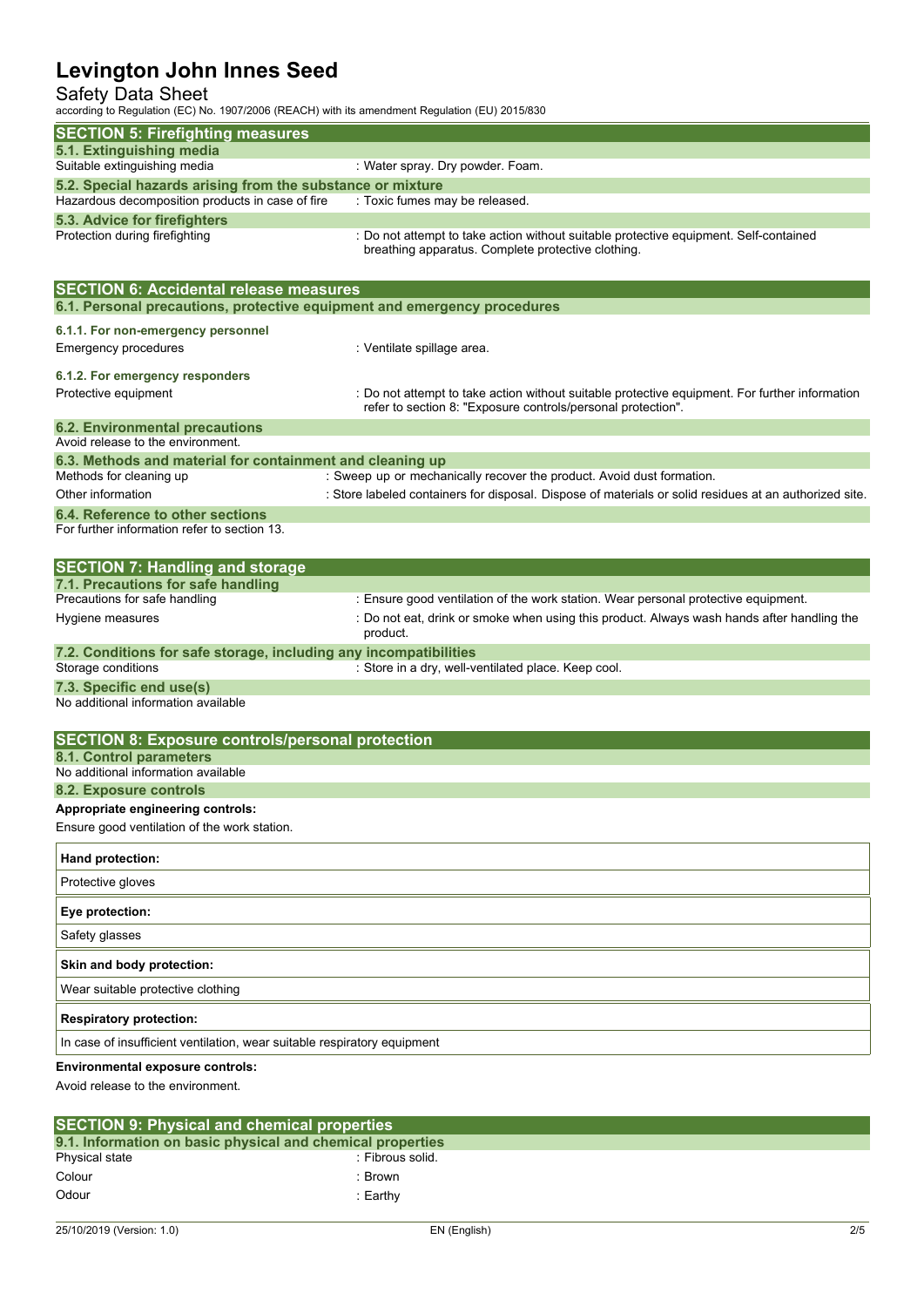## Safety Data Sheet

according to Regulation (EC) No. 1907/2006 (REACH) with its amendment Regulation (EU) 2015/830

| Odour threshold                            | : Not applicable    |
|--------------------------------------------|---------------------|
| рH                                         | :5.6                |
| Relative evaporation rate (butylacetate=1) | : Not applicable    |
| Melting point                              | : Not applicable    |
| Freezing point                             | : Not applicable    |
| Boiling point                              | : Not applicable    |
| Flash point                                | : No data available |
| Auto-ignition temperature                  | : No data available |
| Decomposition temperature                  | : No data available |
| Flammability (solid, gas)                  | : No data available |
| Vapour pressure                            | : Not applicable    |
| Relative vapour density at 20 °C           | : Not applicable    |
| Relative density                           | : 300kg/m3          |
| Solubility                                 | : Not applicable    |
| Log Pow                                    | : No data available |
| Viscosity, kinematic                       | : Not applicable    |
| Viscosity, dynamic                         | : Not applicable    |
| Explosive properties                       | : No data available |
| Oxidising properties                       | : No data available |
| <b>Explosion limits</b>                    | : Not applicable    |
| 9.2. Other information                     |                     |

No additional information available

|  | <b>SECTION 10: Stability and reactivity</b> |
|--|---------------------------------------------|
|--|---------------------------------------------|

|  |  | 10.1. Reactivity |  |
|--|--|------------------|--|
|  |  |                  |  |

Under normal conditions of storage and use, hazardous decomposition products should not be produced.

| 11.1. Information on toxicological effects |                  |  |
|--------------------------------------------|------------------|--|
| Acute toxicity (oral)                      | : Not classified |  |
| Acute toxicity (dermal)                    | : Not classified |  |
| Acute toxicity (inhalation)                | : Not classified |  |
| Skin corrosion/irritation                  | : Not classified |  |
| Serious eye damage/irritation              | : Not classified |  |
| Respiratory or skin sensitisation          | : Not classified |  |
| Germ cell mutagenicity                     | : Not classified |  |
| Carcinogenicity                            | : Not classified |  |
| Reproductive toxicity                      | : Not classified |  |
| STOT-single exposure                       | : Not classified |  |
| STOT-repeated exposure                     | : Not classified |  |
| Aspiration hazard                          | : Not classified |  |

| SEUTION 12: ECOlOGICAL INTORMATION |                                                                                                                            |
|------------------------------------|----------------------------------------------------------------------------------------------------------------------------|
| 12.1. Toxicity                     |                                                                                                                            |
| Ecology - general                  | : The product is not considered harmful to aquatic organisms nor to cause long-term<br>adverse effects in the environment. |
| Acute aguatic toxicity             | : Not classified                                                                                                           |
| Chronic aquatic toxicity           | : Not classified                                                                                                           |
|                                    |                                                                                                                            |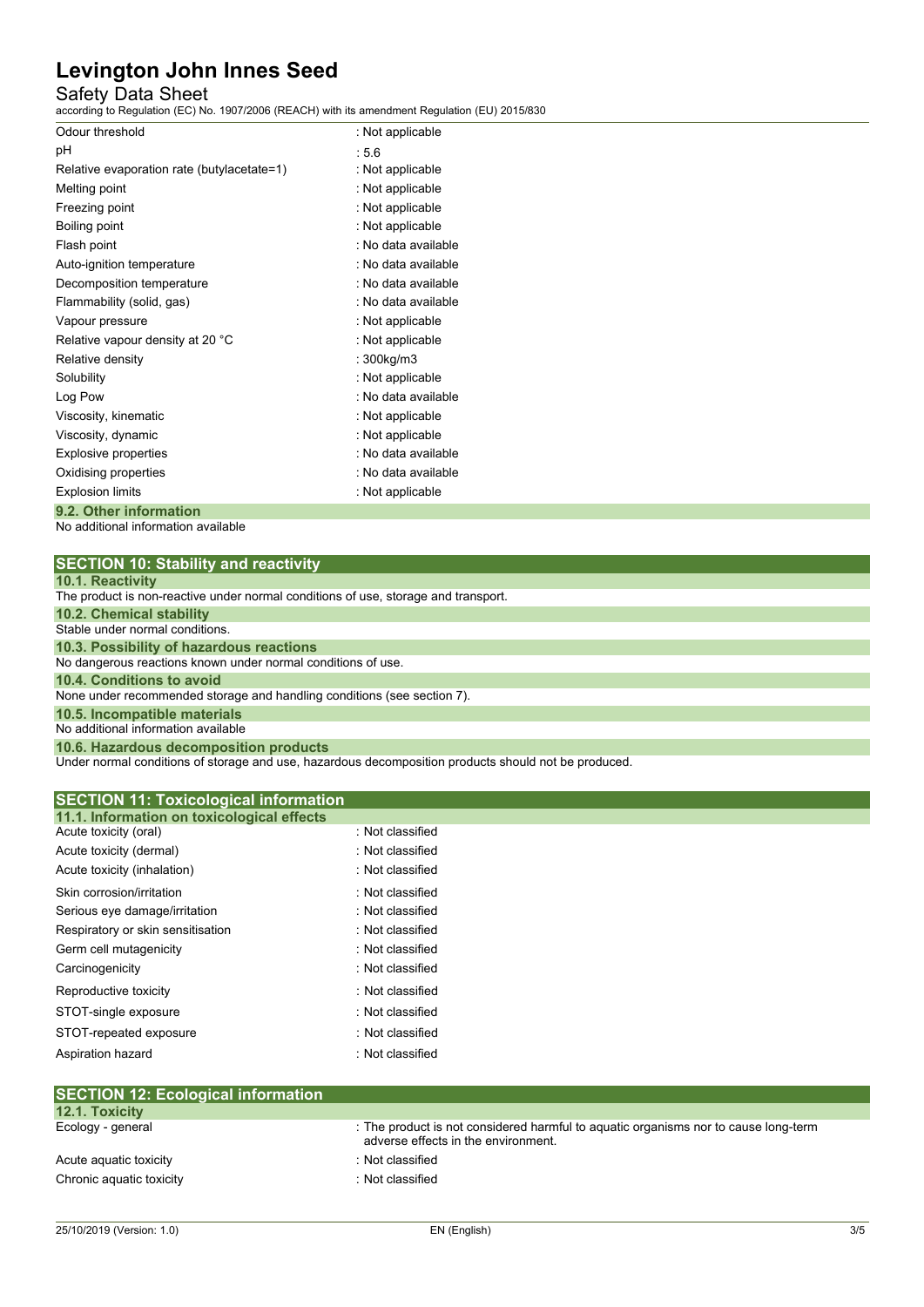## Safety Data Sheet

according to Regulation (EC) No. 1907/2006 (REACH) with its amendment Regulation (EU) 2015/830

| 12.2. Persistence and degradability      |
|------------------------------------------|
| No additional information available      |
| 12.3. Bioaccumulative potential          |
| No additional information available      |
| 12.4. Mobility in soil                   |
| No additional information available      |
| 12.5. Results of PBT and vPvB assessment |
| No additional information available      |
| 12.6. Other adverse effects              |
| No additional information available      |
|                                          |

### **SECTION 13: Disposal considerations**

**13.1. Waste treatment methods**

: Do not contaminate water with the product or its container.

Dispose of contents/container in accordance with licensed collector's sorting instructions. Packaging may be recycled, if local facilities permit.

| <b>SECTION 14: Transport information</b>         |                                  |                |                |                |  |  |  |
|--------------------------------------------------|----------------------------------|----------------|----------------|----------------|--|--|--|
| In accordance with ADR / RID / IMDG / IATA / ADN |                                  |                |                |                |  |  |  |
| <b>ADR</b>                                       | <b>IMDG</b>                      | <b>IATA</b>    | <b>ADN</b>     | <b>RID</b>     |  |  |  |
| 14.1. UN number                                  |                                  |                |                |                |  |  |  |
| Not applicable                                   | Not applicable                   | Not applicable | Not applicable | Not applicable |  |  |  |
|                                                  | 14.2. UN proper shipping name    |                |                |                |  |  |  |
| Not applicable                                   | Not applicable                   | Not applicable | Not applicable | Not applicable |  |  |  |
|                                                  | 14.3. Transport hazard class(es) |                |                |                |  |  |  |
| Not applicable                                   | Not applicable                   | Not applicable | Not applicable | Not applicable |  |  |  |
| 14.4. Packing group                              |                                  |                |                |                |  |  |  |
| Not applicable                                   | Not applicable                   | Not applicable | Not applicable | Not applicable |  |  |  |
| 14.5. Environmental hazards                      |                                  |                |                |                |  |  |  |
| Not applicable                                   | Not applicable                   | Not applicable | Not applicable | Not applicable |  |  |  |
|                                                  |                                  |                |                |                |  |  |  |

No supplementary information available

### **14.6. Special precautions for user**

**Overland transport:** Not applicable **Transport by sea:** Not applicable **Air transport:** Not applicable **Inland waterway transport:** Not applicable **Rail.transport:** Not applicable

#### **14.7. Transport in bulk according to Annex II of Marpol and the IBC Code** Not applicable

## **SECTION 15: Regulatory information**

**15.1. Safety, health and environmental regulations/legislation specific for the substance or mixture**

## **15.1.1. EU-Regulations**

Contains no REACH substances with Annex XVII restrictions

Contains no substance on the REACH candidate list

Contains no REACH Annex XIV substances

Contains no substance subject to REGULATION (EU) No 649/2012 OF THE EUROPEAN PARLIAMENT AND OF THE COUNCIL of 4 July 2012 concerning the export and import of hazardous chemicals.

Substance(s) are not subject to Regulation (EC) No 850/2004 of the European Parliament and of the Council of 29 April 2004 on persistent organic pollutants and amending Directive 79/117/EEC.